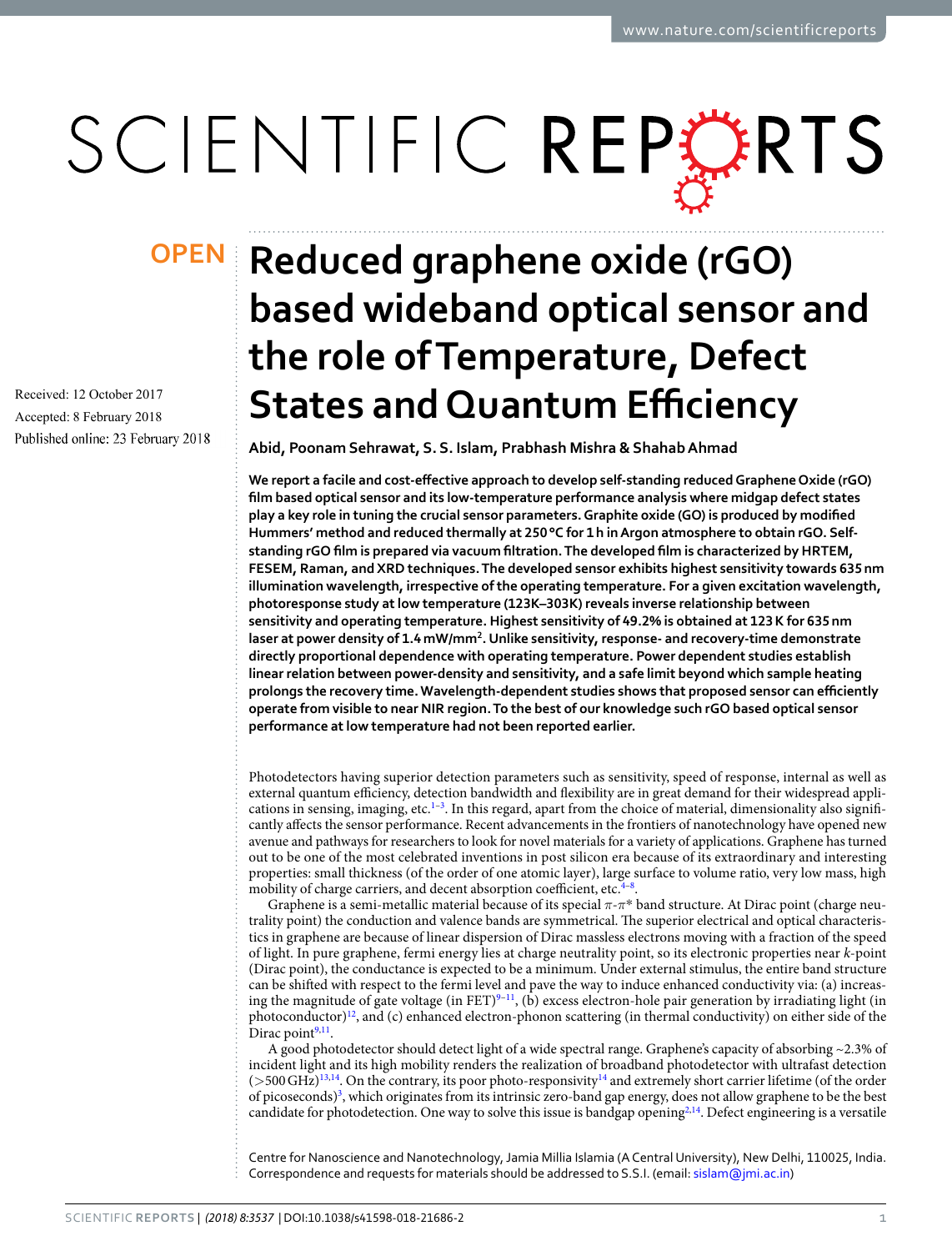option through which mid-gap states can be created within the band structure of graphene to resolve two prominent issues simultaneously: (a) to slow down the carrier recombination time by charge trapping, and (b) increase in bandgap also increases the absorption efficiency compare to pristine graphene<sup>[14](#page-11-3)</sup>. An easy way to achieve this is to transform graphene oxide (GO) to reduced graphene oxide (rGO). The band gap in GO is ~2.2 eV and for rGO, bandgap can vary from  $\sim$ 1.00 to 1.69 eV depending on the degree of reduction<sup>[15](#page-11-4)[–19](#page-11-5)</sup>. On reduction, some of the oxygen groups are removed and bandgap can therefore be adjusted further by managing the oxygen present in rGO. Thus, reduced graphene oxide (rGO) behaves like semi-metal or semiconductor and its electrical conduc-tivity may be tuned by controlling its oxygen content<sup>[16](#page-11-6)</sup>.

In 2014, Haifeng Liang has reported mid-IR photoresponse of rGO with a responsivity of 1 A/W<sup>[17](#page-11-7)</sup>. Very recently, pristine graphene based infrared photodetectors are demonstrated with an optical modulation of up to 40 GHz, however a low responsivity (~6.1 mA/W), caused by rapid photocarrier dynamics, is compromised<sup>[18](#page-11-8)</sup>. In 2013, Haixin et al. reported photoresponse of rGO based phototransistor operated in infrared region by controlling the defects and atomic structure; remarkable infrared photoresponse of ~0.7 A/W (at 895 nm) and exter-nal quantum efficiencies (EQE) of 97% is reported<sup>[19](#page-11-5)</sup>. D. Sun *et al.* reported ballistic photocurrent generation in a graphene based photodetector<sup>[20](#page-11-9)</sup>. Notwithstanding the gapless nature of graphene, strong photocurrent response is reported at metal/graphene interface having internal quantum efficiency  $\sim$ 15–30%<sup>[21](#page-11-10)</sup>. Chang-Hua Liu et al. designed a wide-broadband photodetector using graphene bi-layer heterostructure<sup>[22](#page-11-11)</sup>. In 2017, Jing Jing et al. have reported ultra-high responsivity of upto 10<sup>5</sup> A/W at room temperature in silicon-graphene conductive photode-tector<sup>[23](#page-11-12)</sup>. All these disparate responses are found due to varying types of graphene synthesis routes, methodology, device engineering and fabrication.

Sensor design by placing a monolayer graphene between the electrodes in lateral configuration is difficult and an expensive task, since it requires high-end nanoscale manipulation techniques<sup>[24](#page-11-13)</sup>. Other disadvantage is its less absorption area, which in turn limits the responsivity of sensor. Hence, to enhance the photo-response, we need to focus on three prominent factors – (a) design a sensor that provides sufficient absorption area, (b) convert the precursor graphite powder to rGO to enable maximum light absorption for generation of e-h pairs in excess, and (c) drift the generated carriers towards electrodes to avoid band to band recombination, otherwise ultrafast ( $\sim$ ps) recombination of e-h pairs will fail the prospects of the sensor due to its zero-bandgap nature. On the flip side, we sacrifice the speed of the device because defects slow down the mobility of charge carriers and narrow down the detection bandwidth<sup>[3](#page-10-1)</sup>. Researchers have been trying to trade-off this dilemma by considering several aspects including material synthesis, device design and fabrication strategies. Even efforts were made to develop rGO mesh/network structure by spray deposition as well as synthesizing composite with polymers, glues, epoxies, etc.

In this paper, we report the temperature dependent photo-sensing response of rGO based photo-detector. The free-standing rGO film is developed by vacuum filtration technique[25,](#page-11-14)[26](#page-11-15). The processed film is a mesh of well dispersed graphene sheets with an average size of  $\sim$ 2 $\mu$ m. The device performance has been studied against various sensor parameters such as excitation wavelength (visible to NIR), illumination power density and low temperature. Unlike sensitivity, response- and recovery-time demonstrate directly proportional dependence with operating temperature. Highest sensitivity of 49.2% is achieved at 123 K for 635 nm wavelength at 1.4 mW/mm<sup>2</sup> laser power density, indicating the potential of the sensor to operate even in cryogenic conditions. Power dependent photoresponse indicate linear variation of sensitivity with power density upto certain extent beyond which bolometeric effect comes into action and extends the sensor recovery time. The sensor exhibits high sensitivity for wide range of illumination from Vis to NIR signifying its potential device applications for wide bandgap photodetectors.

#### **Results and Discussion**

**Graphene (GO) to reduced Graphene Oxide (rGO): Preparation.** Graphene oxide (GO) is produced from graphite powder using modified Hummers' technique<sup>[27](#page-11-16)</sup>: A round bottom flask is kept in an ice bath and filled with 120.0 mL H<sub>2</sub>SO<sub>4</sub> (95%). Graphite powder (5.0 g) and NaNO<sub>3</sub> (2.5 g) are added to the flask under vigorous stirring. Followed by this step,  $15.0$  g KMn $O_4$  is mixed under continued stirring at a temperature of less than 10 °C. After mixing KMnO<sub>4</sub>, ice bath is taken off and solution is stirred at 30 °C for a day. The mixture progressively grew thick (paste) and turned light brown in color. Following this, 150.0 mL of deionized water is gradually added in this mixture under constant stirring. The diluted suspension is stirred for 2 h at 98 °C. Subsequently, the temperature is decreased to 60 °C, and 50.0 mL  $H_2O_2$  (30%) is further added in the mixture in order to remove any leftover MnO<sup>−</sup> 4 . Lastly, the resultant mixture is filtered and rinsed with deionized water to obtain neutral pH. The extracted mixture is then desiccated at 80 °C and graphite oxide is obtained as powder which is exfoliated to GO sheets using a ultrasonication (1hr, 500 W, 40 kHz) followed by centrifugation (3000 rpm) to separate unexfoliated graphite oxide.

Ultrasonication time is varied (1 h, 3 h, and 5 h) in order to obtain monolayer GO sheets. This was followed by vacuum filtration by using cellulose nitrate filter membranes (pore size:  $0.22 \mu m$ ; diamater: 47 mm). Further, the film is desiccated at 60 °C in a hot air oven for 24 h and peeled off from the filter as self-standing GO film. Finally, this film is thermally reduced at different temperatures (100 °C, 150 °C, 200 °C, and 250 °C) in inert atmosphere for different annealing times (10 min, 30 min, 60 min, 180 min, and 300 min) to optimize the film quality to achieve best performance.

The understanding of lattice as well as electronic band structure of graphene, GO and rGO is necessary to understand how the transformation of GO to rGO leads to high photoexcitation response. The atomic structure of GO is purported as a graphene basal plane having inconsistently dispersed oxygen-containing functional groups (hydroxy and epoxy units) resulting in  $sp^3$  matrix (Fig. [1\(a\)\)](#page-2-0) which makes it an electronic insulator<sup>[28](#page-11-17)</sup>. Figure [1\(b,c\)](#page-2-0) show electronic band structure of GO and rGO respectively. The ordered hexagonal lattice of graphene becomes disordered by oxygenous defects produced during chemical oxidization process. The optoelectronic properties of carbon materials having a combination of  $sp^2$  and  $sp^3$  bonding are primarily controlled by  $\pi$  and  $\pi^*$  states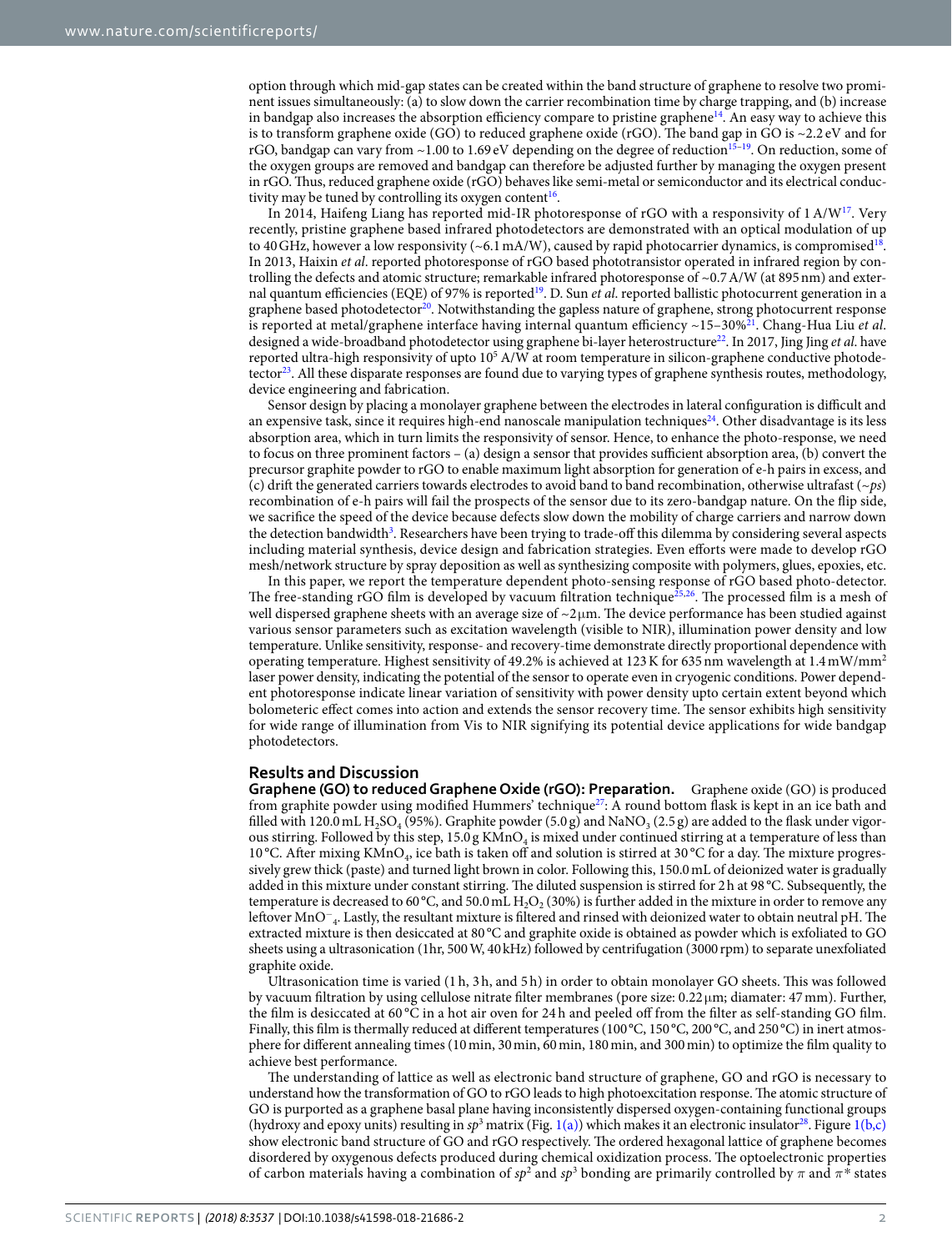

<span id="page-2-0"></span>**Figure 1.** Schematic representation of: (**a**) Lattice structure and corresponding energy band diagrams of Graphene, GO and rGO; and electronic transitions in (**b**) GO and (**c**) rGO.

of  $sp^2$  locations, lying in  $\sigma$ – $\sigma$ <sup>\*</sup> gap<sup>[29](#page-11-18),[30](#page-11-19)</sup>. Since  $\pi$  bonding is weaker with low formation energy, it is possible that numerous disorder-induced localized states may appear within the two-dimensional (2D) network of as pro-duced GO<sup>[29](#page-11-18)</sup>. The structural disorder-induced localized states might be present in the band tail of  $\pi-\pi^*$  gap or lie deep inside this gap. Accordingly, optical transitions involving these disorder-induced localized states may cause wide absorption or emission bands<sup>[29](#page-11-18)[,30](#page-11-19)</sup>.

The quantity of disorder-induced states declines after reduction owing to deoxygenation. This structural modification is attributed to the reduction of oxygenous functional groups and gradual recovery of the conjugations between carbon atoms during reduction process<sup>[3,](#page-10-1)[29](#page-11-18)</sup>. As a result, certain carbon lattices from the initial distorted  $sp^2$  domains may create additional graphitic domains of  $sp^2$  clusters<sup>[3,](#page-10-1)[29](#page-11-18)</sup>. These small  $sp^2$  clusters, create isolated molecular states, finally percolate to facilitate the charge carrier transport by hopping [28](#page-11-17). The reduction process leads to increased carrier mobility, higher absorption, a tunable bandgap where photoresponsivity can be con-trolled by controlling the defects and oxygen groups<sup>[3,](#page-10-1)[19](#page-11-5),[29](#page-11-18)</sup>.

### **Material Characterization**

**Morphology studies.** Surface morphology of the self-standing film prepared by vacuum filtration is thoroughly examined by Field Emission-Scanning Electron Microscope (∑igma, Zeiss). The SEM image of film is uniform with little wrinkles as evident in the SEM micrographs shown in Supplementary Information (Figure S2(a,b) and Figure S2(c,d)) provides the cross-section view of fabricated self-standing film. Figure S2(d), also illustrate the stacking of the graphene oxide.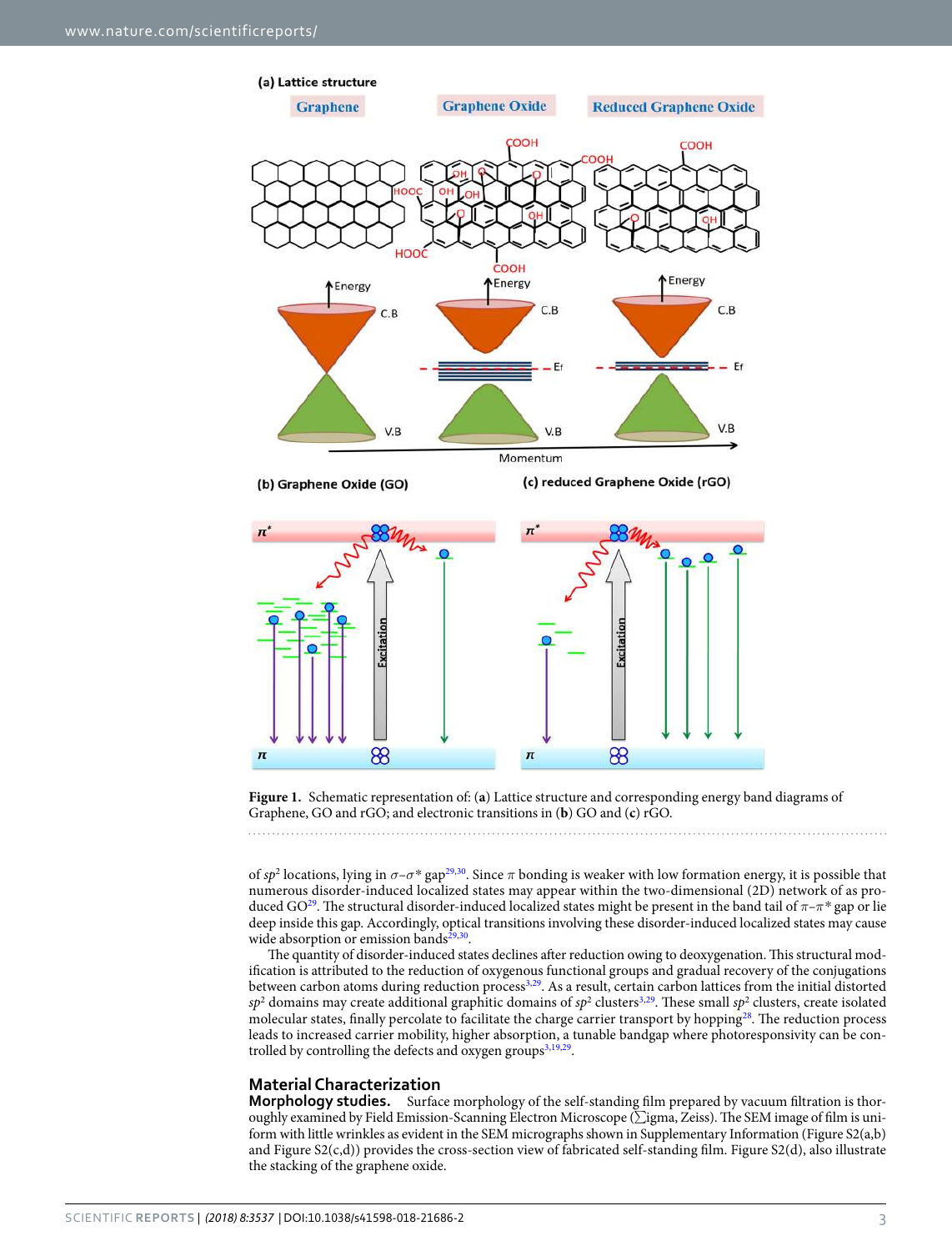

<span id="page-3-0"></span>

Figure 2(a-c) shows High Resolution-Transmission Electron Microscope (Technai G<sup>2</sup> 30 S Twin) images of GO sheets that are highly transparent with some overlaps and wrinkles. From figure it is clearly visible that as ultrasonication time is increased (ranging from 1 h, 3 h, to 5 h), the transparency of the sheets has enhanced significantly and GO sheets can be exfoliated to single layer by increasing the ultrasonication time. We have produced GO that has single as well as few layer flakes/ribbons with an average size of  $\sim$ 2  $\mu$ m.

**Characterization of defects by Raman spectroscopy.** Raman characterization is an extensively employed technique to get the structural information of the material. Characteristic peaks in the Raman spectra of graphene are designated as D (disorder), G (graphitic), and 2D. The first order D and G peaks appear at ~1350 cm<sup>−1</sup> and 1580.4 cm<sup>−1</sup>, arising due to vibrations of sp<sup>2</sup> carbons. The G- and D-peak intensities are important to measure the graphitic character and the degree of disorders respectively. In GO, large band width is indicative of large structural disorders. The 2D peak occurs at 2706 cm<sup>-1</sup> in GO and rGO and intensity is characteristically weak as compared to pristine graphene. Figure  $3(a)$  shows the Raman spectra of film obtained after vacuum filtration and reduced at different temperature. In this figure it is easily understood that as the temperature increases, 2D peak starts appearing.

**XRD-spectroscopy.** Figure [3\(b\)](#page-4-0) includes XRD patterns of graphite, GO and rGO (annealed at 250 °C for 1 h). As shown, graphite flakes exhibit a strong and sharp diffraction peak at 26°, which corresponds to the well-ordered layered structure of graphite. Graphite is treated under strong chemical oxidation process to produce exfoliated GO, where oxygen functional- and epoxy groups are introduced in between the consecutive layers due to which diffraction peak shifts to lower diffraction angle (2θ = 10°). The rGO sample shows a new strong peak at  $2\theta = 25.1^\circ$  and it is attributable to the removal of oxygen containing functional groups, resulting in reduced d-spacing compare to GO.

**UV-Vis spectroscopy.** Figure [3\(c\)](#page-4-0) provides the UV-VIS spectra of GO where dispersion is achieved by ultrasonication for 1 h, 3 h, and 5 h. Maximum absorption peak at ~237 nm is observed, resulting from *π*-*π\** transition of aromatic C-C bonds. Absorption peak for rGO is red shifted to 266 nm, and this shift is considered as a measure for the reduction of  $GO^{31}$  $GO^{31}$  $GO^{31}$ . Films obtained from vacuum filtration method is thermally reduced at various temperature (100 °C, 150 °C, 200 °C, and 250 °C) in inert atmosphere for different times (10 min, 20 min, 30 min, 60 min, 180 min, and 300 min). Figure [3\(d\)](#page-4-0) show the UV-Vis spectra of rGO sample reduced at 250 °C for different times.

**Fabrication of resistive optical sensors.** Optical sensors were developed from the self-standing rGO film by cutting 1 cm  $\times$  1 cm pieces and depositing silver electrodes on both ends. Figure [4\(a\)](#page-5-0) shows the schematic diagram and photograph of the prepared sensor along with physical dimensions. The electrodes were left to dry for 24 h in ambient atmosphere. Figure  $4(b,c)$  shows current versus voltage characteristics measured at different temperature and laser power density. Metal/semiconductor (M/S) contact shows ohmic behavior due to quantum tunneling effect<sup>[32](#page-11-21)</sup>. The fabricated rGO film in this device configuration works as a photosensitive sensor and its conductance increases upon light illumination.

The sensor was placed in the sample chamber (Linkam, UK), and the electrical signal is measured with Keithley SCS 4200 system. The light from diode laser source is irradiated on the sensor from top side, as shown in Fig. [4a,](#page-5-0) with the help of three different lasers (BWF1, B&W Tek) of  $\lambda_{\rm exc} \sim 635$  nm, 785 nm, and 1064 nm of tunable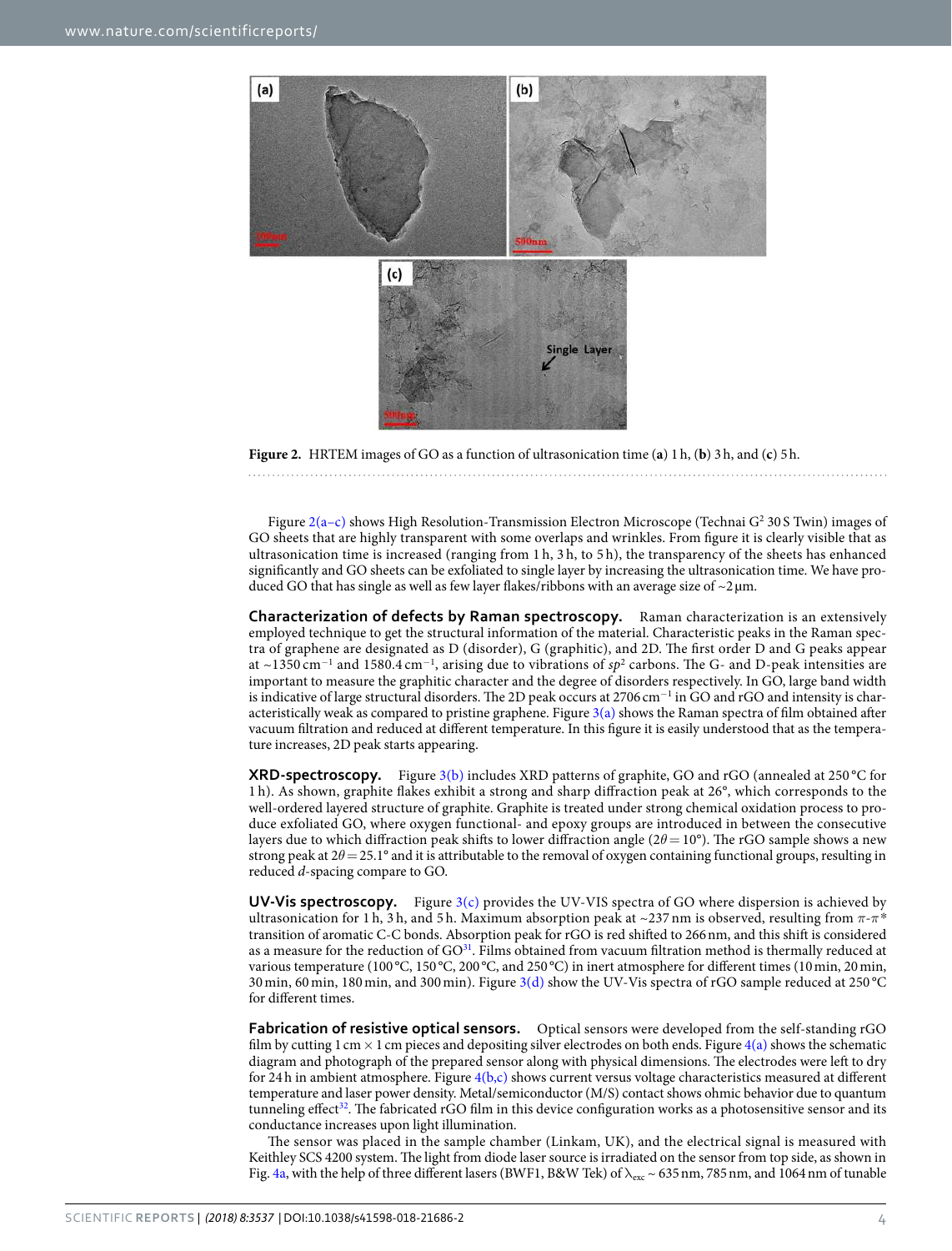

<span id="page-4-0"></span>**Figure 3.** (**a**) Raman spectra of reduced graphene oxide (rGO) film at different thermal reduction temperature. (**b**) XRD patterns of graphite, GO, and rGO films. UV-Vis spectra of (**c**) GO dispersion as a function of ultrasonication time, and (**d**) rGO film as a function of thermal reduction time. Thermal reduction is performed at 250 °C.

powers. The distance between laser source and sample was kept constant at 10 mm with a spot size of approximately 6 mm comfortably confined within the sensing area. The laser power was recorded using a Newport 843 R power meter.

**Generation and recombination of photocarriers under photoexcitation and bias field.** As recognized, transformation of GO to rGO makes rGO flakes which is nothing but stacking of graphene-like layers. For layer based photodetectors, even applicable to rGO, three types of main photocurrent generation mechanisms are proposed: photoconductive effect, photovoltaic effect, and photothermoelectric effect<sup>[2,](#page-10-5)[9,](#page-10-4)33-[35](#page-11-23)</sup>. We can exclude the photogenerated thermoelectric effect for photocurrent, because a homogeneous temperature field can be achieved in the device by focusing light to cover the entire device and the photothermal currents flowing in two different directions are cancelled out on contacts<sup>[36](#page-11-24)</sup>. This is evident in our sensor recovery plot as evident in the studies carried out in the section Temperature dependent Sensing Response. Any heating effect makes a slow exponential decay<sup>[22](#page-11-11),[37](#page-11-25),[38](#page-11-26)</sup> and this is absent in our case. Moreover, as evident from I-V characterization shown in Fig. [4\(a and b\)](#page-5-0), there is no short-circuit photocurrent (Jsc), therefore, the photovoltaic effect may be ruled out. These results strongly suggest that the photoconductive effect is the dominant mechanism of photocurrent gen-eration in the rGO based photodetector<sup>[33](#page-11-22)</sup>.

The general operational principle of a solid-state photodetector involves: (a) generation of carriers by absorbing incident photons within the semiconducting layer, (b) transport and multiplication (if available) of these carriers, and lastly (c) driving out these carriers into the external circuit to circulate until the photogenerated carriers (e<sup>−</sup> and h) recombine together<sup>[39](#page-11-27)</sup>. While drifting within the channel space, photogenerated carriers may get confined to trap/defect states present within the bandgap as well as at the rGO/electrode interface, and subsequently de-trap by incident photons or thermal vibrational energies. Therefore, under light illumination, confined carriers tend to return to their respective bands instead of recombining; this is because- (a) the incident photons have much higher activation energy than the trap barrier potential, and (b) photon flux is sufficient to reduce the effective recombination rate of carriers<sup>[40](#page-11-28)</sup>.

At any temperature, the principle of detailed balance between generation and recombination may be worked out considering the interband as well as Auger recombination processes in case of graphene and related materials. A detailed analysis is available in the literature and readers may refer to the references therein<sup>[3](#page-10-1),[39](#page-11-27)–[42](#page-11-29)</sup>. For traps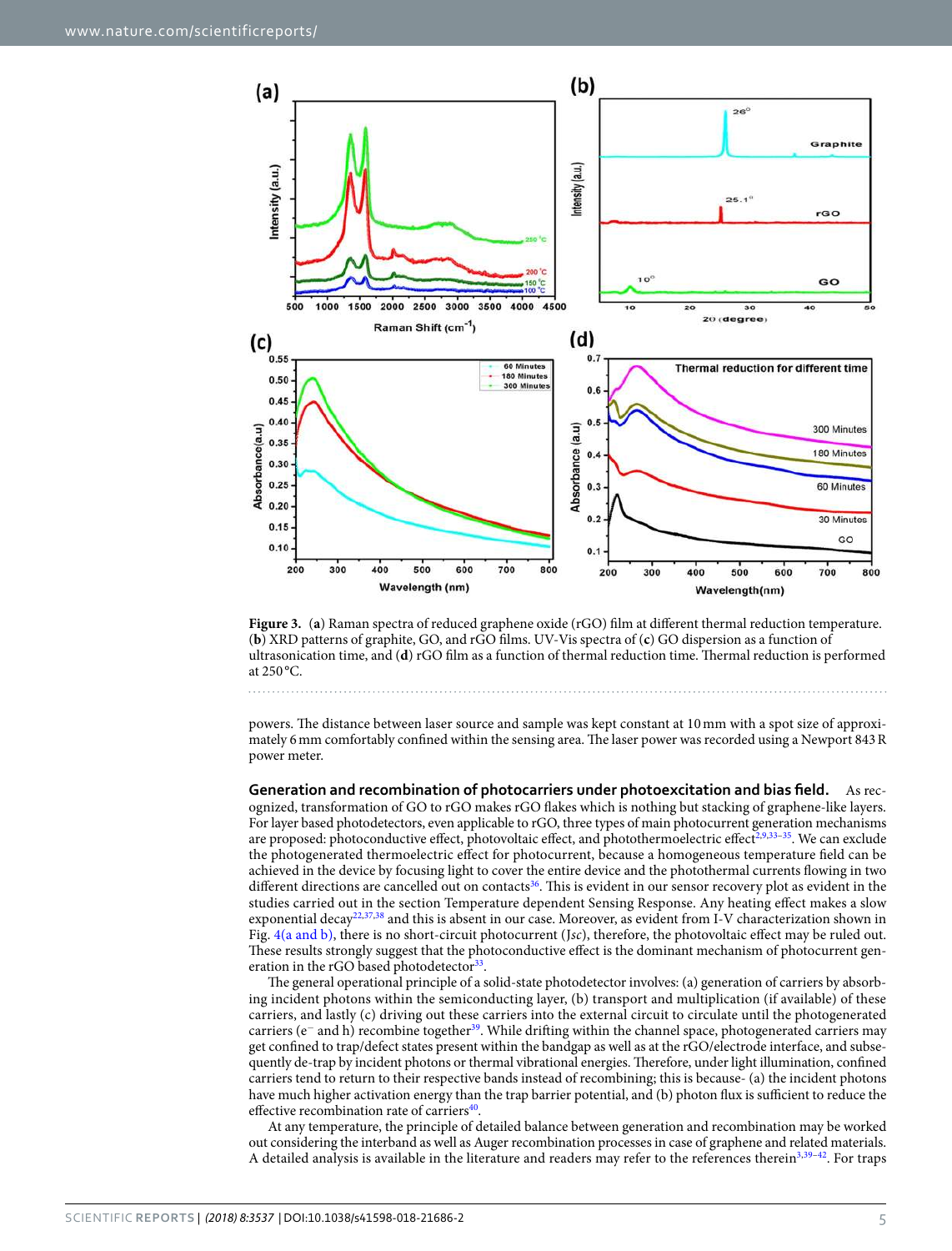

<span id="page-5-0"></span>**Figure 4.** (**a**) Schematics of the optical sensing set up and inset shows the photograph image of the fabricated optical sensor. Current-voltage characteristics measured at different (**b**) temperature and (**c**) laser power density.

assisted recombination, there are two dominant mechanisms for graphene layers. One is the Shockley-Read-Hall recombination  $(R_{SRH})^{39-43}$  $(R_{SRH})^{39-43}$  $(R_{SRH})^{39-43}$  and the other is the trap involving Auger- recombination.  $(R_{Auger})^{43-47}$  $(R_{Auger})^{43-47}$  $(R_{Auger})^{43-47}$ . In the limit of high carrier density, these can be simply expressed as<sup>[35](#page-11-23)</sup>:

$$
R_{SRH} = \frac{\alpha_e \alpha_h V_{th} N_t r^2 n_e n_h}{(n_e \alpha_e + \alpha_h n_h) d} \approx \frac{\alpha_e V_{th} N_t}{d} r n_e
$$
  

$$
R_{Auger} = C_{Auger} (r n_e)^2 \propto \frac{N_t (r n_e)^2}{d}
$$
 (2)

Here  $\alpha_{e(h)}$  represents the capture cross sections to trap electrons (holes), and  $N_{\rm t}$  is the areal density of traps. Under illumination, the exchange of electrons mainly takes place between bands and trap/defect states; therefore, any variation in number of electrons either in the conduction band or in trap/defect states must include all possible processes that take part such as -

- (a) Change in the number of conduction band electrons occurring due to photogeneration, carrier multiplication (carrier impact ionization), recombination and relaxation to the defect states, and
- (b) Change in the quantity of electrons on the defect states occurring due to excitation to the conduction band, relaxation from conduction band, and recombination with holes in the valence band.

<span id="page-5-1"></span>Considering these facts, the electron capture rate (*α*) of the trap/defect states as described by Yongzee Zhang et al.<sup>[3](#page-10-1)</sup> is

$$
\alpha = \frac{1}{e\chi\beta}(\tau_t R/\tau_1)
$$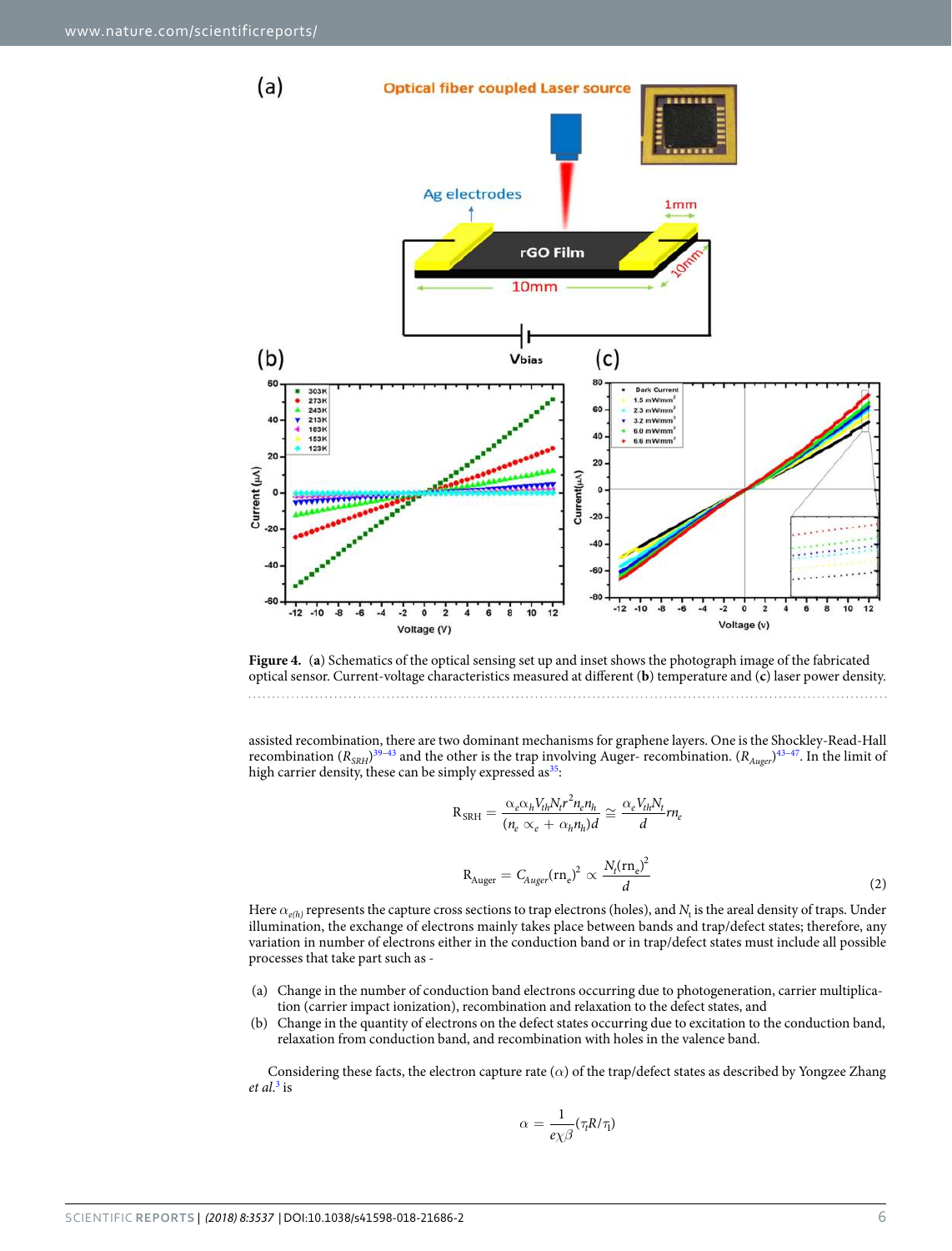

<span id="page-6-2"></span>**Figure 5.** (**a**) The photocurrent vs time plot of rGO sensor for various excitation wavelengths: 635 nm, 785 nm, and 1064 nm (**b**) corresponding photoresponsivity of sensor illuminated under different wavelengths, (**c**) response and recovery time of sensor when illuminated with 635 nm wavelength laser, and (**d**) response and recovery time as a function of excitation wavelength.

and the quantum efficiency (*η*) of the photoexcited and secondary-generated electrons trapped by defect states is written as<sup>[3](#page-10-1)</sup>,

$$
n = \left(\frac{I}{e\chi\beta\tau_1}\right)\tau_t
$$

<span id="page-6-0"></span>where  $\tau_1$  and  $\tau_t$  are the lifetime of trapped electrons and transition time respectively.  $\chi$  is the number of electrons per absorbed photon due to electron and hole impact ionization, and *β* represents photogeneration rate. From Eqs  $(3)$  and  $(4)$  $(4)$  $(4)$ ,

$$
n=\frac{I\alpha}{R}
$$

<span id="page-6-1"></span>where  $R$  is the electron recombination rate.

In Eq. [\(5](#page-6-1)), both the terms  $\alpha$  and R are temperature dependent. In case of graphene,  $R \sim 1$   $p s^{43}$  $p s^{43}$  $p s^{43}$  and assumed to remain unchanged due to negligible change in its order at higher temperature. Therefore, *α*, the electron capture cross-section rate by the defect states, will be the ultimate decisive factor to control *η*; In a nut shell, photorespon- $\sin(t)$  as well as the external quantum efficiency (EQE) (refer to Supplementary information file) of the sensor device is the outcome of both the factors  $\alpha$  and  $\eta$  for low and high temperature of operations.

**Electron Scattering Mechanism.** There are many defects or trapping states in multilayered rGO flakes that influence free charge carrier density in the conduction band. It is supported by the linear dependence of pho-toconductivity on light power density<sup>[44](#page-11-32)</sup> as evident in the studies carried out in the section Temperature dependent Sensing Response. Photogenerated electrons can be trapped in the defect states and remain there at temperature not sufficient to overcome the capture probability of the defect states. Owing to charge conservation in the carrier conduction channel, multiple hole-circulation occurs after a single photon generates an e-h pair, and the holes do not recombine with electrons until the dilution of the said capture probability<sup>[45](#page-11-33),[46](#page-11-34)</sup>.

Thus, the factors that lead to the generation and the significant loss in the extraction/collection of photogenerated charge carriers may be summarized as follows: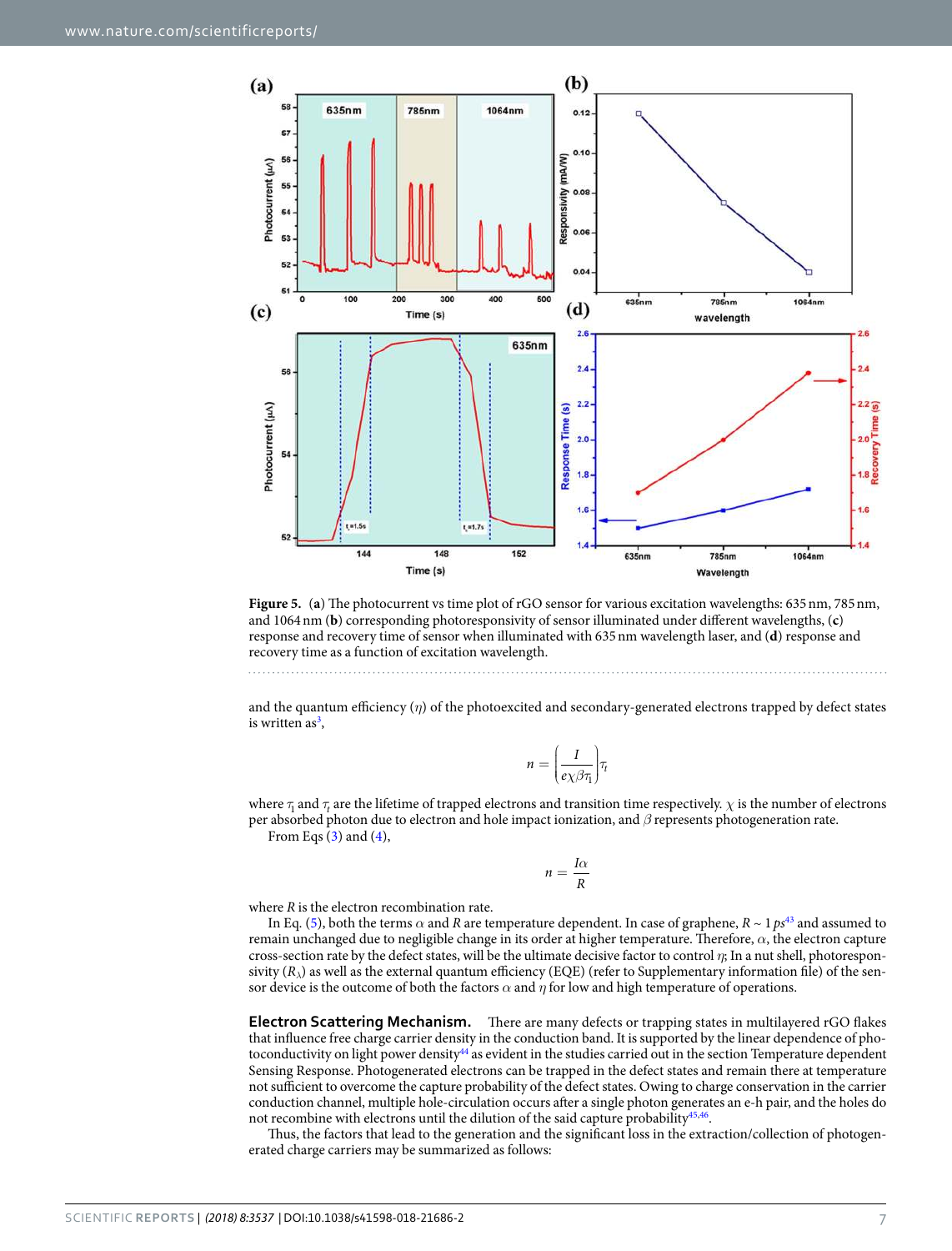

<span id="page-7-0"></span>**Figure 6.** (**a**–**g**) Photoconductive responses (**h**) sensitivity, and (**i**) response and recovery time of rGO based sensor observed at low temperature (303K–123K) of operation.

- a) Decrease in electron capture probability with the defect states leading to release/generation of free carriers to the conduction band. This corresponds to the transition of electrons from defect energy state (lying below conduction band) to conduction band.
- b) Electron-hole pair non-radiative recombination through electron transition from conduction- to valence band leading to loss of electron and hole together in their respective bands. The factors that delay the recombination process as well as increase the electron transit time ( $\tau_{rr}$ ) to reach to the terminal electrode are<sup>[47](#page-11-31)</sup>.
- c) Electron- phonon scattering
- d) Electron-electron scattering
- e) Electron- boundary scattering
- f) Electron- defects scattering
- g) Electron –interface or grain boundary scattering.

Factors (a) i.e. the electron capture probability is concerned with the defect energy states confined in the forbidden gap, and it is inversely proportional to the temperature of operation<sup>[46](#page-11-34)</sup>. It means that at high temperature, less number of electrons will remain captured or trapped with the defect states and therefore, there will be generation of excess free carriers available in the conduction band of rGO; and it is vice versa for low temperatures. At every higher temperature, the thermal equilibrium carrier density will be higher and different vis-à-vis the previous lower temperature<sup>[39](#page-11-27)</sup>. The thermal equilibrium carrier density at temperature T is, in general, of the order 10<sup>m</sup>. On light illumination, the carrier density further increases by a factor say 10<sup>n</sup> resulting in the net free carrier density (in the conduction band) of the order  $10^{m+n}$ , where m and n are the scaling exponent factor and their values are  $>>1^{39}$  $>>1^{39}$  $>>1^{39}$ .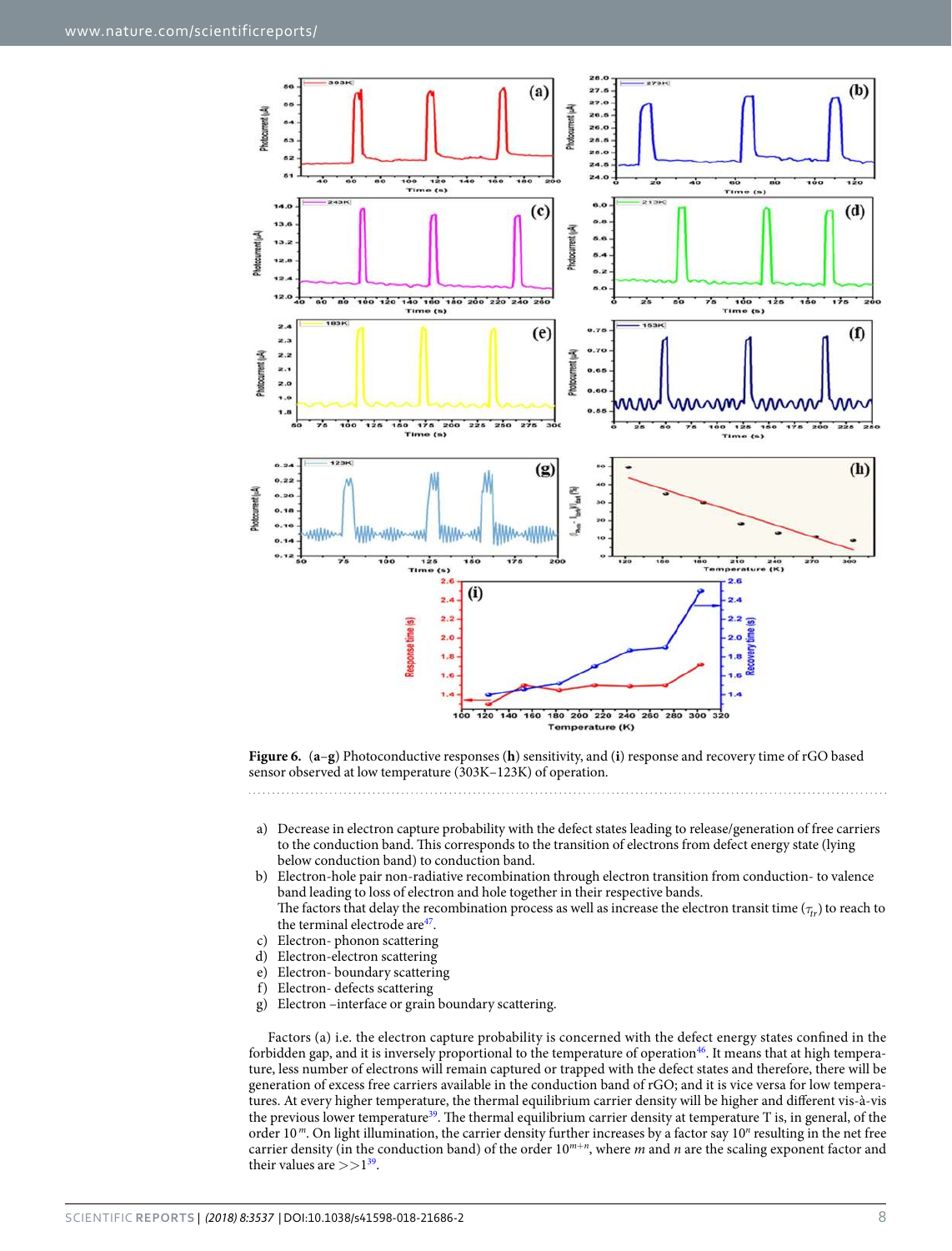

<span id="page-8-0"></span>**Figure 7.** Temperature dependence of (**a**) electrical resistance, (**b**) dark current, and (**c**) photoresponsivity and external quantum efficiency of rGO sensor.

The second factor (b) i.e. the 'e-h pair non-radiative recombination' should theoretically reduce the number of carriers but this is prevented to a very large extent by applying the optimized bias voltage ( $V_{bias}$ ) across the sensor device to drift the carriers and this is how the photoconductive detector works. In addition, this recombination loss probability is further reduced due to the random scattering factors (c-g). Higher the temperature, higher the scattering, and lesser is the recombination probability. As the scattering factors increase, the carrier transit time  $(\tau_{tr})$  increases by a factor 10<sup>p</sup>, (where  $p \sim 1$ ), leading to a decrease in collection of net charge carriers (Q) at the terminal electrode<sup>[48](#page-11-35)</sup>; this will reduce the terminal current I ( $I_{terminal} = Q/\tau_{tr}$ ), subsequently decrease the sensitivity with rise in temperature as seen in the studies of the section Temperature dependent Sensing Response. Some fraction of carrier loss cannot be ruled out from quantum mechanical point of view but very less in comparison to carrier generation factor<sup>[44](#page-11-32)</sup>. Considering these facts, the photocurrent as well as external quantum efficiency (EQE) of the sensor device should increase with increase in temperature due to the dominance of carrier generation factor over the delay in transit time. Temperature dependent experimental results endorse these facts and suitable analysis is given in the next sections.

**Wavelength dependent Sensing Response.** Photoresponse in terms of change in current was measured for different excitation wavelengths ( $\lambda_{\text{exc}} \sim 635$ , 785, and 1064 nm) while intensity of incident light was kept constant. Figure [5\(a\)](#page-6-2) shows a sharp increase in current on exposing light onto the sensor, which quickly returns to dark current as the illumination is turned off. Besides this, the sensor has shown excellent stability and repeatability in response. Maximum photoresponsivity observed at 635 nm laser illumination signify that the transition is interband and occur from the GO region where  $sp^3$  carbon bonding is dominant (Fig. [5\(b\)\)](#page-6-2). In Fig. [5\(c\)](#page-6-2), response time is calculated from 10% to 90% amplitude of the dark current and recovery time by 90% to 10% amplitude of the dark current. Response and recovery times were found to be 1.5 s and 1.7 s respectively at room temperature for 635 nm laser illumination. Figure [5\(d\)](#page-6-2) shows the response and recovery times of the rGO sensor observed for various excitation wavelengths where response and recovery time are found increasing with  $\lambda_{\text{exc}}$ . Due to involvement of heat generated electron-phonon scattering at higher wavelengths, theoretically the response and recovery time should increase with the rise in temperature and this is also reflected in our experimental data.

**Temperature dependent Sensing Response.** Figure [6\(a–g\)](#page-7-0) shows the temperature dependent photoconductive response of the sensor in 123K–303K temperature range. During exposure to 635 nm laser, working temperature of sensor is maintained by a temperature controller fitted with the Linkam T95-PE chamber. When the temperature is reduced below 303 K, the sensitivity increases, as shown in Fig. [6\(h\).](#page-7-0) The increase in sensitivity is due to less electron scattering with phonons as well as the structural defects in rGO since the phonon density is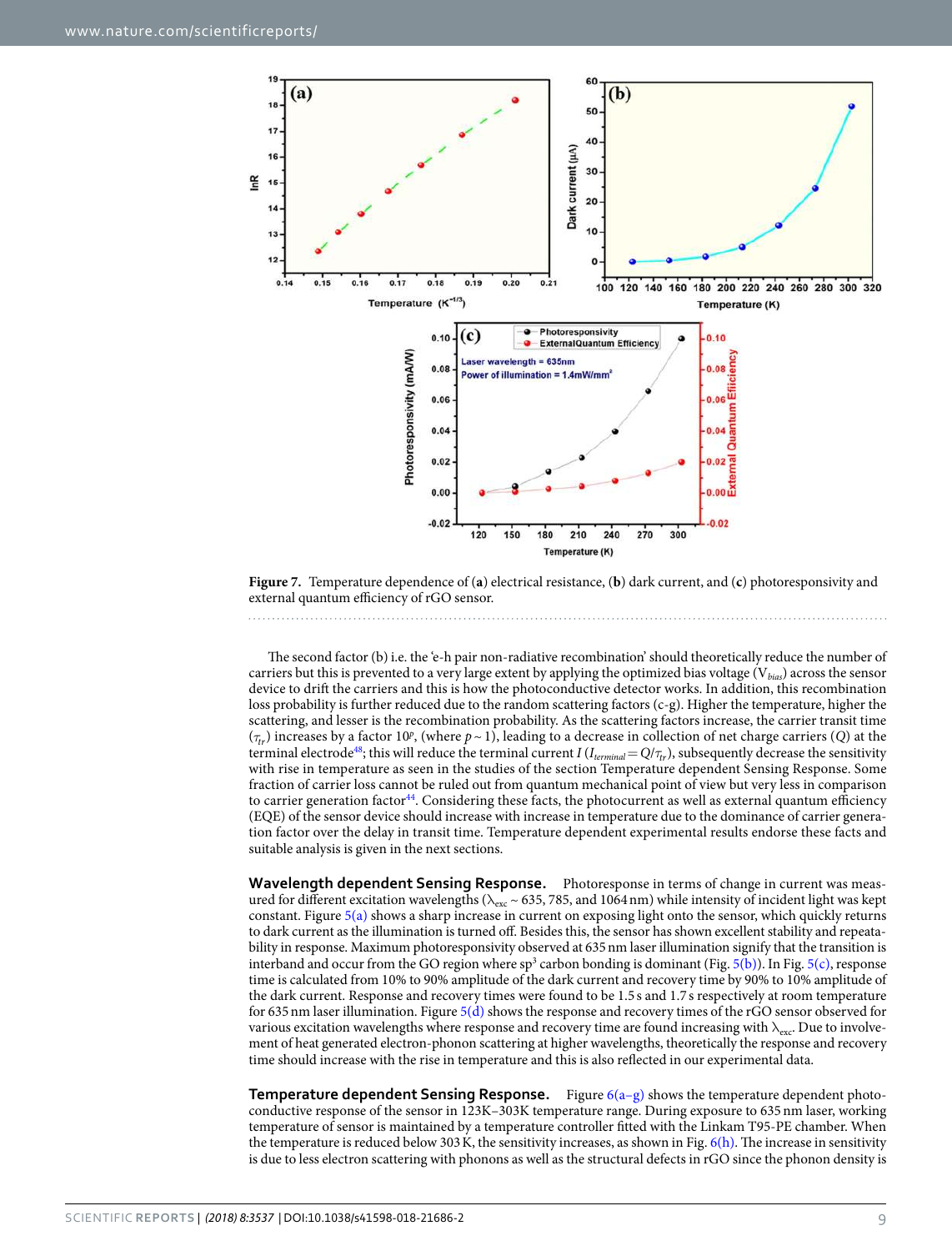

<span id="page-9-0"></span>**Figure 8.** (**a**) Photocurrent as a function of laser power density corresponding to different laser excitation wavelengths, (**b**) Photocurrent response of sensor as a function of laser power density, and (**c**) Response and recovery time behavior at different laser power density.

comparatively less at low temperature. The shift in base line current towards lower value of temperature originates from the standard temperature dependent property of semiconductor.

Figure  $6(h)$  shows the variation of sensitivity of the sensor with respect to operating temperature. In addition, response and recovery time have also been found to be dependent on the operating temperature. As evident from Fig.  $6(i)$ , both response and recovery times increase with increase in operating temperature. This behavior can be ascribed to the carrier scattering phenomenon, discussed for sensitivity.

Figure [7\(a\)](#page-8-0) shows the temperature dependent electrical resistance where R-T dependence is observed as  $T^{1/3}$ in the temperature region 123K–303K. Such dependence is similar to disordered system where carrier transport is dominated by variable range hopping (VRH) mechanism<sup>[49](#page-11-36)[–57](#page-12-0)</sup>. Each defect site is a charge trapping center and therefore, electron mobility or electron transit time between terminal electrodes heavily depend on the density of defects, which, in turn depends on thermal reduction time from GO to rGO transformation. The experimental results are in close agreement of these arguments are shown in subsequent sections. Figure [7\(b\)](#page-8-0) demonstrates that the dark current (refer to Supplementary information file) of sensor increases with rise in operating temperature. Photoresponsivity and external quantum efficiency are directly proportional to the temperature of operation as shown in Fig.  $7(c)$ .

**Laser power density dependent sensing response.** Variation in photo response with increase in laser power density of excitation wavelength ( $\lambda_{\text{exc}}$ ) is depicted in Fig. [8\(a\).](#page-9-0) It is observed that the photo-current in the sensor linearly increases with the increase in laser power density of  $\lambda_{\rm exc}$  (Fig. [8\(b\)\)](#page-9-0). Response and recovery times vary directly with incident laser power as shown in Fig.  $8(c)$ . This can be attributed to enhanced carrier scatterings at higher temperatures caused by high power density. This data may be an indicator for safe operation of the sensor device, such that the heating effects of sensor can be avoided.

**Dynamic Sensor response: Sensor Resolution studies.** To ascertain the resolution of the developed sensor, incident power density of 635 nm excitation laser is increased in different step sizes and the obtained photoresponse is shown in Fig. [9.](#page-10-6) From figure, it is evident that the sensor can detect a minimum of 0.18 mW/ mm<sup>2</sup> change in illumination power density. Although, a large change is observed with this step size, we could not further reduce the step size owing to the limitation of laser power controller.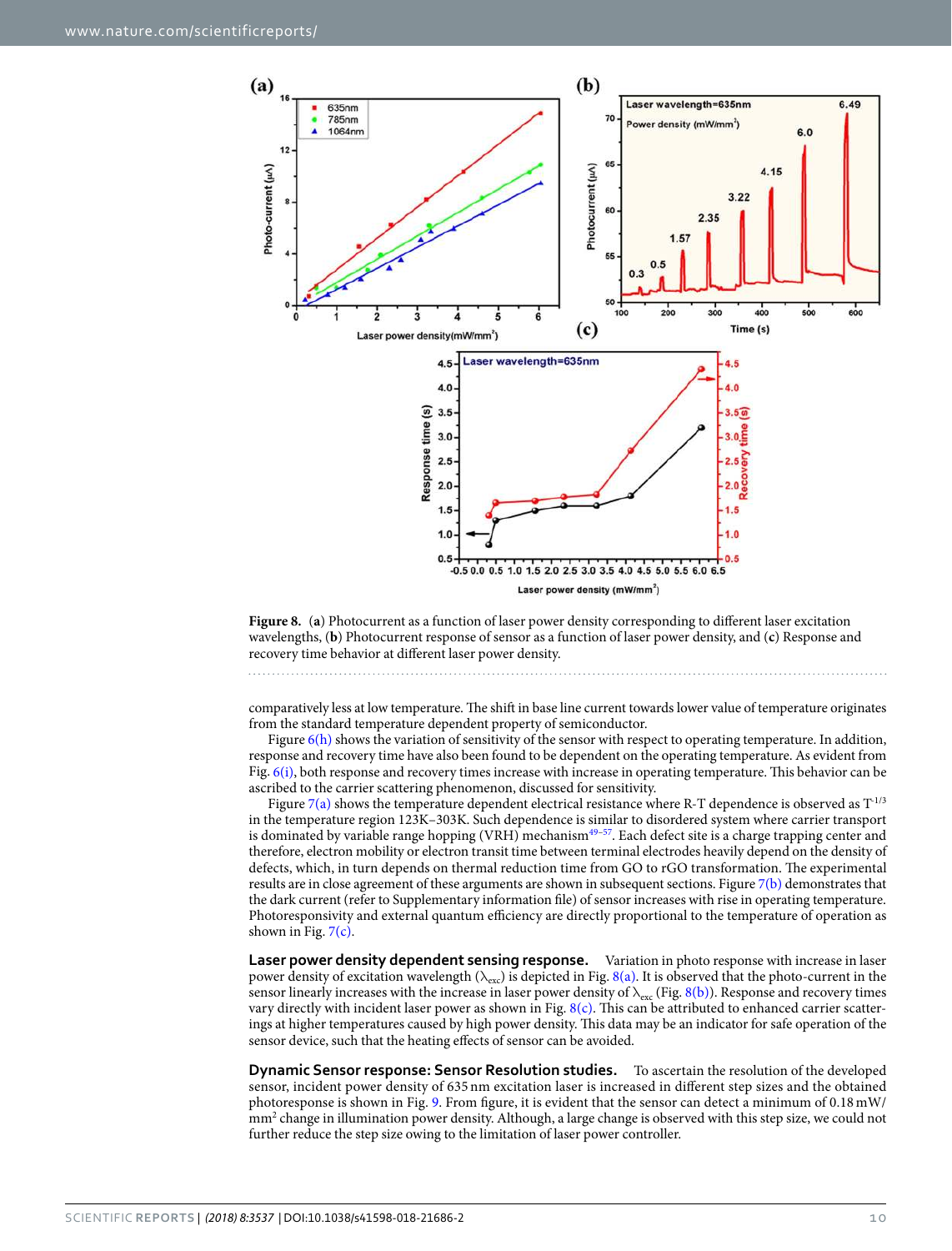

<span id="page-10-6"></span>

#### **Conclusions**

In conclusion, reduced graphene oxide (rGO) based self-standing film is produced via modified Hummers' technique and subsequently annealed at different temperatures for varying time durations. Raman and XRD analysis verified the degree of reduction during transformation from GO to rGO. Optical sensor is developed from the self-standing rGO film. Sensor is exposed to visible to NIR excitations and highest response is observed under 635 nm laser illumination at room temperature. Temperature dependent studies suggest an inverse relation between sensitivity and operating temperature. Highest sensitivity of 49.2% is obtained at 123 K for 635 nm laser with power density of 1.4 mW/mm<sup>2</sup> . Response and recovery times were also found to increase with rise in temperature of operation. Power dependent studies demonstrate linear relation between power-density and sensitivity, and show the safe operation limit beyond which sample heating prolongs the sensor recovery time. Wavelength dependent studies demonstrate that the fabricated rGO sensor is highly sensitive to wide excitation wavelength range, i.e., from visible to NIR. Notably, graphene is compatible with already matured silicon platform for electronics and photonics, making it a potential candidate for economic and large-scale integration into optoelectronic networks and multipixel CMOS read-out circuits. Such rGO based optical sensor performance at low temperature is first report to the best of our knowledge.

#### **References**

- <span id="page-10-0"></span>1. Liu, M. & Zhang, X. Silicon photonics: Graphene benefits. Nature Photonics. **7**, 851–852 (2013).
- <span id="page-10-5"></span>2. Koppens, F. H. L. et al. Photodetectors based on graphene, other two-dimensional materials and hybrid systems. Nature Nanotechnology. **9**, 780–793 (2014).
- <span id="page-10-1"></span> 3. Zhang, Y. et al. Broadband high photoresponse from pure monolayer graphene photodetector. Nature Communications. **4**, 1811  $(2013)$
- <span id="page-10-2"></span>4. Novoselov, K. S. et al. Two-dimensional gas of massless Dirac fermions in graphene. Nature. **438**, 197–200 (2005).
- 5. Geim, A. K. & Novoselov, K. S. The rise of graphene. Nature Materials. **6**, 183–191 (2007).
- 6. Geim, A. K. Graphene: status and prospects. Science. **324**, 1530–1534 (2009).
- 7. Neto, A. C., Guinea, F., Peres, N. M., Novoselov, K. S. & Geim, A. K. The electronic properties of graphene. Reviews of modern physics. **81**, 109 (2009).
- <span id="page-10-3"></span> 8. Neto, A. C. & Novoselov, K. New directions in science and technology: two-dimensional crystals. Reports on Progress in Physics. **74**, 082501 (2011).
- <span id="page-10-4"></span>9. Novoselov, K. S. et al. Electric field effect in atomically thin carbon films. Science. **306**, 666–669 (2004).
- 10. Wang, F. et al. Gate-variable optical transitions in graphene. Science. **320**, 206–209 (2008).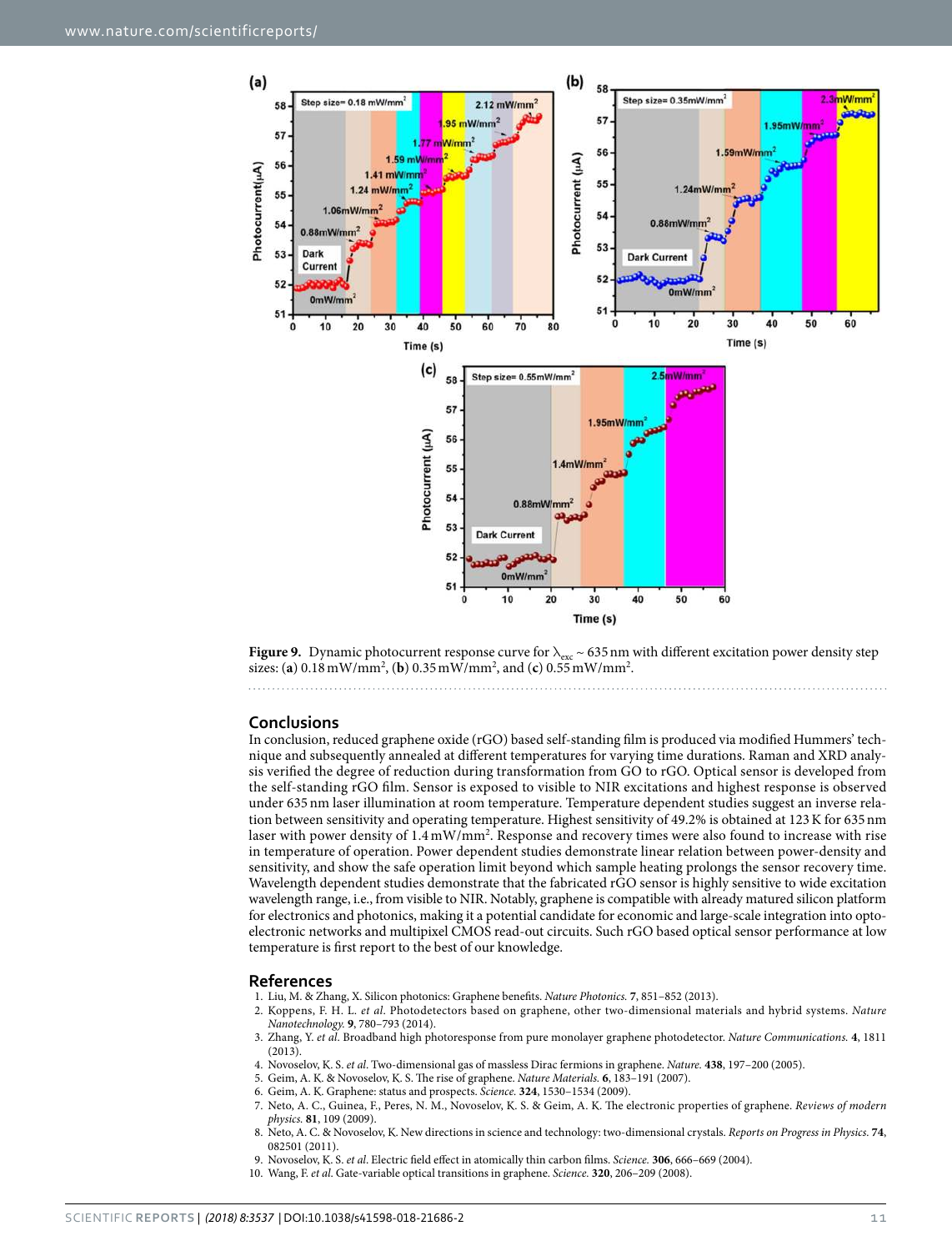- <span id="page-11-0"></span>11. Klekashev, A. V. et al. Graphene transistors and photodetectors. The Electrochemical Society- Interface. **22**, 63–68 (2013).
- <span id="page-11-2"></span><span id="page-11-1"></span> 12. Li, X. & Zhu, H. Two-dimensional MoS2: Properties, preparation, and applications. Journal of Materiomics. **1**, 33–44 (2015). 13. Xia, F., Mueller, T., Lin, Y. M., Valdes-Garcia, A. & Avouris, P. Ultrafast graphene photodetector. Nature Nanotechnology. **4**, 839–843  $(2009)$
- <span id="page-11-3"></span>14. Gan, X. et al. Chip-integrated ultrafast graphene photodetector with high responsivity. Nature Photonics. **7**, 883–887 (2013).
- <span id="page-11-4"></span> 15. Tian, H. et al. Wafer-scale integration of graphene-based electronic, optoelectronic and electroacoustic devices. Scientific Reports. **4**, 3598 (2014).
- <span id="page-11-6"></span>16. Mattson, E. C. et al. Vibrational excitations and low-energy electronic structure of epoxide-decorated graphene. The Journal of Physical Chemistry Letters. **5**, 212–219 (2013).
- <span id="page-11-7"></span> 17. Liang, H. Mid-infrared response of reduced graphene oxide and its high-temperature coefficient of resistance. AIP Advances. **4**, 107131 (2014).
- <span id="page-11-8"></span> 18. Mueller, T., Xia, F. & Avouris, P. Graphene photodetectors for high-speed optical communications. Nature Photonics. **4**, 297–301  $(2010)$
- <span id="page-11-5"></span> 19. Chang, H. et al. Regulating infrared photoresponses in reduced graphene oxide phototransistors by defect and atomic structure control. ACS Nano. **7**, 6310–6320 (2013).
- <span id="page-11-9"></span>20. Sun, D. et al. Coherent control of ballistic photocurrents in multilayer epitaxial graphene using quantum interference. Nano Letters. **10**, 1293–1296 (2010).
- <span id="page-11-10"></span> 21. Park, J., Ahn, Y. H. & Ruiz-Vargas, C. Imaging of photocurrent generation and collection in single-layer graphene. Nano Letters. **9**, 1742–1746 (2009).
- <span id="page-11-11"></span> 22. Liu, C. H., Chang, Y. C., Norris, T. B. & Zhong, Z. Graphene photodetectors with ultra-broadband and high responsivity at room temperature. Nature Nanotechnology. **9**, 273–278 (2014).
- <span id="page-11-12"></span>23. Liu, J. et al. Silicon-graphene conductive photodetector with ultra-high responsivity. Scientific Reports. **7**, 4090 (2017).
- <span id="page-11-13"></span> 24. Chan, H. Y., Xi, N., Zhang, J. & Li, G. A deterministic process for fabrication and assembly of single carbon nanotube based devices. Nanotechnology, 2005. 5th IEEE Conference. 713-716 (2005).
- <span id="page-11-14"></span> 25. Wang, S. J., Geng, Y., Zheng, Q. & Kim, J. K. Fabrication of highly conducting and transparent graphene films. Carbon. **48**, 1815–1823 (2010).
- <span id="page-11-15"></span> 26. Eda, G. et al. Transparent and conducting electrodes for organic electronics from reduced graphene oxide. Applied Physics Letters. **92**, 209 (2008).
- <span id="page-11-16"></span>27. Shahriary, L. & Athawale, A. A. Graphene oxide synthesized by using modified hummers approach. Int. J. Renew. Energy Environ. Eng. **2**, 58–63 (2014).
- <span id="page-11-17"></span> 28. Loh, K. P., Bao, Q., Eda, G. & Chhowalla, M. Graphene oxide as a chemically tunable platform for optical applications. Nature Chemistry. **2**, 1015–1024 (2010).
- <span id="page-11-18"></span> 29. Chien, C. T. et al. Tunable photoluminescence from graphene oxide. Angewandte Chemie International Edition. **51**, 6662–6666 (2012).
- <span id="page-11-19"></span> 30. Yan, J. A., Xian, L. & Chou, M. Y. Structural and electronic properties of oxidized graphene. Physical Review Letters. **103**, 086802 (2009).
- <span id="page-11-20"></span>31. Qi, X. et al. Ultraviolet, visible, and near infrared photoresponse properties of solution processed graphene oxide. Applied Surface Science. **266**, 332–336 (2013).
- <span id="page-11-21"></span> 32. Perello, D. J. et al. Anomalous schottky barriers and contact band-to-band tunneling in carbon nanotube transistors. ACS Nano. **4**, 3103–3108 (2010).
- <span id="page-11-22"></span>33. Tan, D. et al. Polarization-sensitive and broadband germanium sulfide photodetectors with excellent high-temperature performance. Nanoscale. **9**, 12425–12431 (2017).
- 34. Zhang, E. et al. Tunable ambipolar polarization-sensitive photodetectors based on high-anisotropy ReSe2 nanosheets. ACS Nano. **10**, 8067–8077 (2016).
- <span id="page-11-23"></span> 35. Buscema, M. et al. Photocurrent generation with two-dimensional van der Waals semiconductors. Chemical Society Reviews. **44**, 3691–3718 (2015).
- <span id="page-11-24"></span>36. Guo, Q. et al. Black phosphorus mid-infrared photodetectors with high gain. Nano letters. **16**, 4648–4655 (2016).
- <span id="page-11-25"></span> 37. Pradhan, B., Setyowati, K., Liu, H., Waldeck, D. H. & Chen, J. Carbon Nanotube− Polymer Nanocomposite Infrared Sensor. Nano letters. **8**, 1142–1146 (2008).
- <span id="page-11-26"></span> 38. Pradhan, B., Kohlmeyer, R. R., Setyowati, K., Owen, H. A. & Chen, J. Advanced carbon nanotube/polymer composite infrared sensors. Carbon. **47**, 1686–1692 (2009).
- <span id="page-11-27"></span>39. Sze, S. M. Semiconductor devices: physics and technology (second edition) (John Wiley & Sons, 2002).
- <span id="page-11-28"></span> 40. Abid et al. Development of highly sensitive optical sensor from carbon nanotube-alumina nanocomposite free-standing films: CNTs loading dependence sensor performance Analysis. Sensors and Actuators A: Physical. **269**, 62–69 (2018).
- 41. Rana, F. Electron-hole generation and recombination rates for Coulomb scattering in graphene. Physical Review B. **76**, 155431  $(2007)$
- <span id="page-11-29"></span> 42. Hur, J. H., Park, J. & Jeon, S. A theoretical modeling of photocurrent generation and decay in layered MoS2 thin-film transistor photosensors. Journal of Physics D: Applied Physics. **50**, 065105 (2017).
- <span id="page-11-30"></span>43. George, P. A. et al. Ultrafast optical-pump terahertz-probe spectroscopy of the carrier relaxation and recombination dynamics in epitaxial graphene. Nano Letters. **8**, 4248–4251 (2008).
- <span id="page-11-32"></span> 44. Tan, D. et al. Anisotropic optical and electronic properties of two-dimensional layered germanium sulfide. Nano Research. **10**, 546–555 (2017).
- <span id="page-11-33"></span> 45. Zhang, Y. et al. Ultrasensitive photodetectors exploiting electrostatic trapping and percolation transport. Nature Communications. **7** (2016).
- <span id="page-11-34"></span> 46. Lu, X., Vaillancourt, J. & Meisner, M. J. Temperature-dependent photoresponsivity and high-temperature (190 K) operation of a quantum dot infrared photodetector. Applied Physics Letters. **91**, 051115 (2007).
- <span id="page-11-31"></span> 47. Sehrawat, P., Islam, S. S. & Mishra, P. Reduced Graphene Oxide based Temperature Sensor: Extraordinary performance governed by lattice dynamics assisted carrier transport. Sensors and Actuators B: Chemical. (2017).
- <span id="page-11-35"></span>48. Streetman, B. G. & Banerjee, S. K. Solid state electronic devices. (Prentice-Hall, 2005).
- <span id="page-11-36"></span>49. Mott, N. F. Conduction in glasses containing transition metal ions. Journal of Non-Crystalline Solids. **1**, 1–17 (1968).
- 50. Cheah, C. Y. & Kaiser, A. B. Variable-range hopping transport: crossovers from temperature dependence to electric field dependence in disordered carbon materials. International Journal of Nanotechnology. **11**, 412–418 (2014).
- 51. Mott N. F. & Davis, E. A. Electronic Processes in Non-Crystalline Materials (Clarendon-Press, Oxford). Crystal Research and Technology. **7** (1972).
- 52. Govor, L. V., Bashmakov, I. A., Boehme, K. & Parisi, J. Electrical field dependence of hopping conduction in self-organized carbon networks. Journal of Applied Physics. **91**, 739–747 (2002).
- 53. Gómez-Navarro, C. et al. Electronic transport properties of individual chemically reduced graphene oxide sheets. Nano Letters. **7**, 3499–3503 (2007).
- 54. Kaiser, A. B., Gómez-Navarro, C., Sundaram, R. S., Burghard, M. & Kern, K. Electrical conduction mechanism in chemically derived graphene monolayers. Nano Letters. **9**, 1787–1792 (2009).